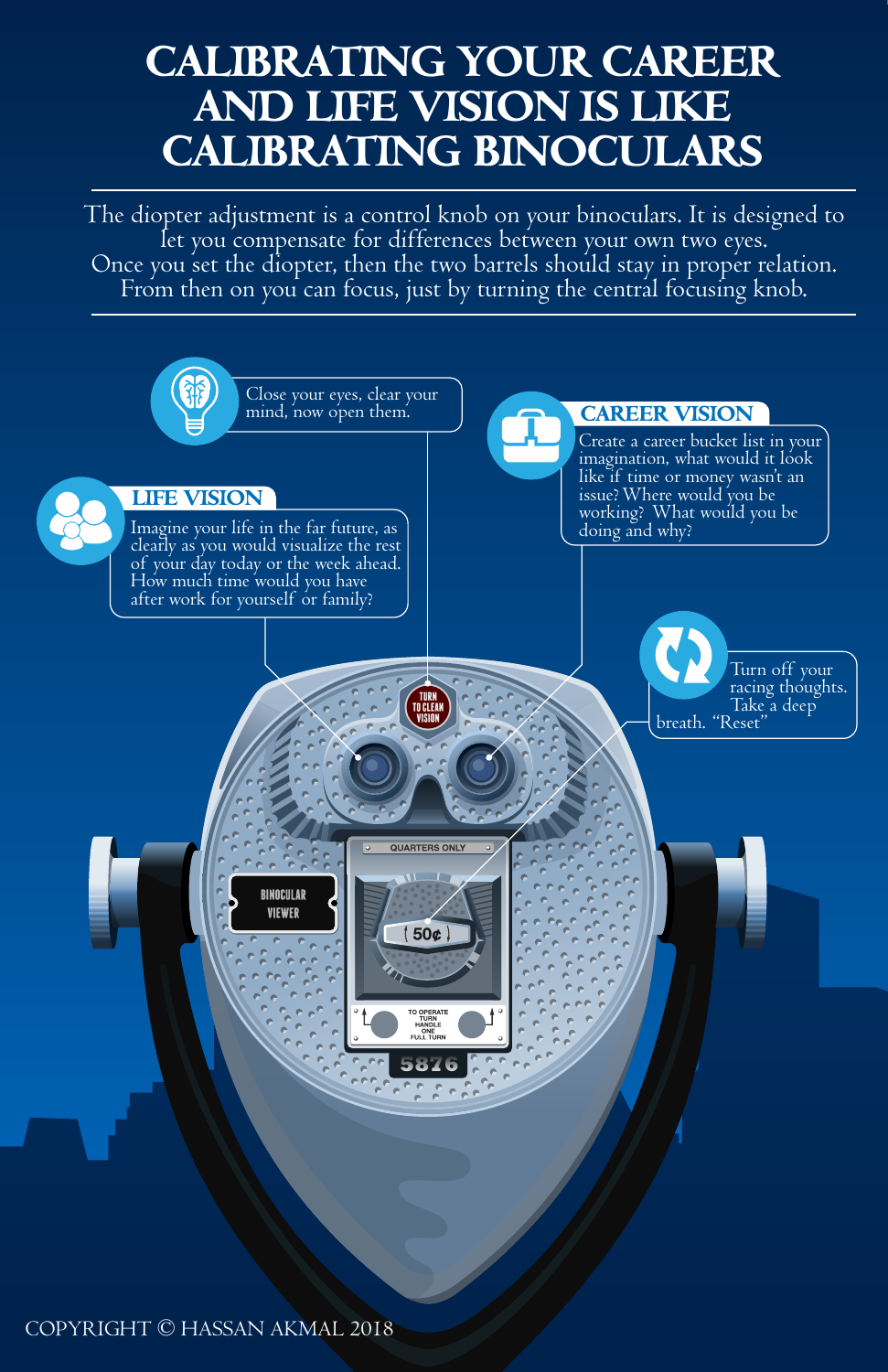## **CHECKLIST**



To calibrate the diopter, you must bring the binoculars up to your eyes, open both eyes and place your right hand on the diopter. When this concept is applied to you as a Career and Life Designer, the diopter is your "pause" or reset button (it is normally set to zero); it's time to adjust. If you turn it prematurely, it makes the binoculars ineffective, as the two eyes can never focus at the same distance, at the same time. You use the binocular's central focusing knob to focus both barrels at the same time.

Then, to adjust for differences between your eyes, you use the diopter adjustment one time to fine-tune the focus for the right barrel only. Like with binoculars, you just focus on your career and get caught up in your job, or just on your personal life; you don't close one eye and squint. When the eye is squeezed closed, the pressure on your eyeball temporarily changes it shape and makes it focus differently. That, can throw your adjustment completely off. Keep both eyes open, as you should be aware of your career and life vision (together), both short-term (nearby) and long-term (far away).

From then on, the two sides will stay focused together, whether you're looking at objects near or far. This applies to your career and life vision, as they need to be assessed collectively and together, to ensure they are always balanced.